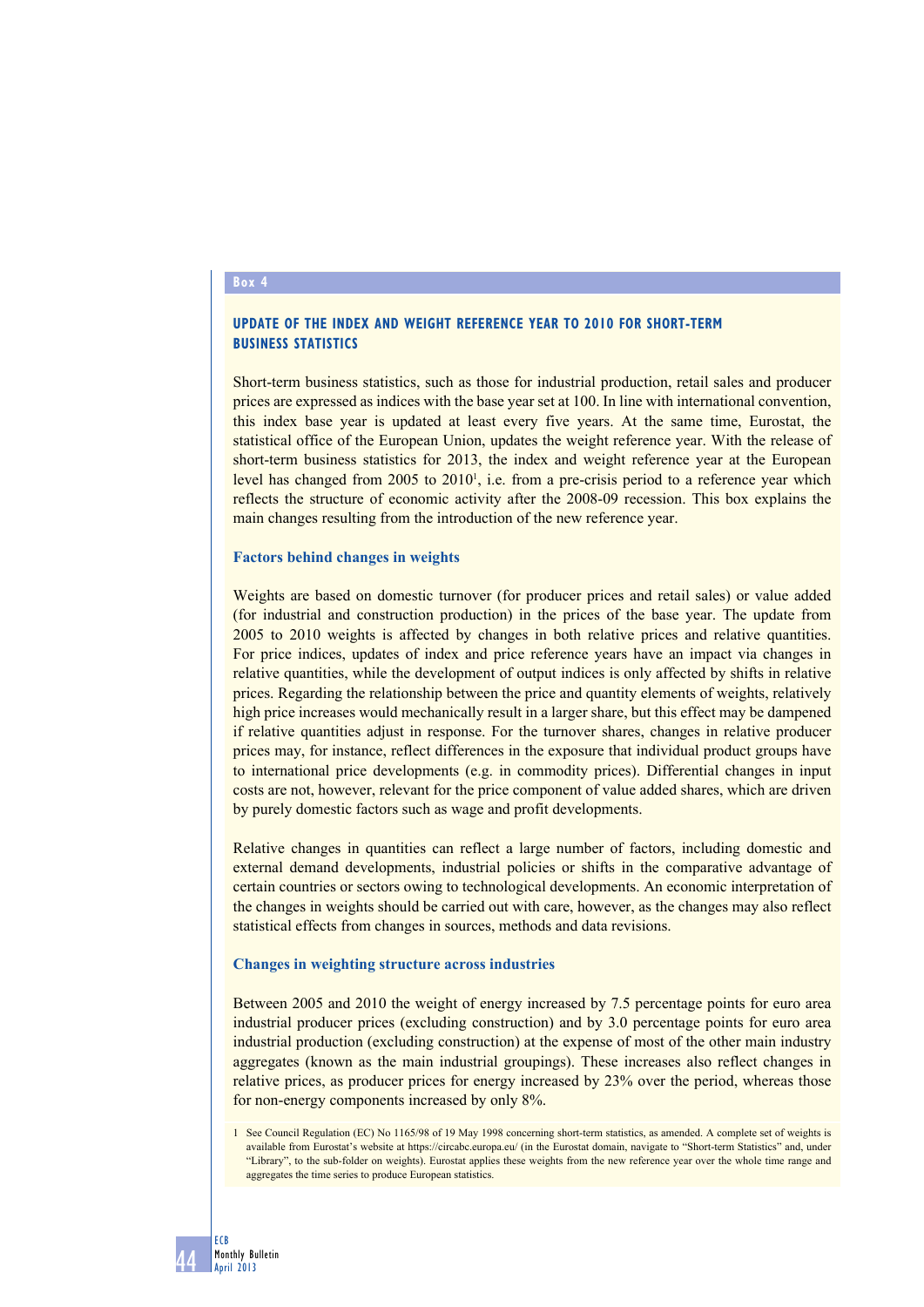#### **eConomiC And monetARy deVeloPmentS**

Output, demand and the labour market

### **Weight breakdown in euro area short-term business statistics in 2010 and changes compared with 2005**

| (percentages; percentage points) |                                   |                         |                                |                              |
|----------------------------------|-----------------------------------|-------------------------|--------------------------------|------------------------------|
|                                  | <b>Industrial producer prices</b> |                         | <b>Industrial production</b>   |                              |
|                                  | 2010                              | <b>Change from 2005</b> | 2010                           | <b>Change from 2005</b>      |
| Total (excluding construction)   | 100.0                             |                         | 100.0                          | $\qquad \qquad \blacksquare$ |
| Intermediate goods               | 27.5                              | $-2.5$                  | 33.6                           | $-2.6$                       |
| Capital goods                    | 18.7                              | $-3.3$                  | 29.2                           | $+0.6$                       |
| Consumer goods                   | 21.9                              | $-1.7$                  | 22.5                           | $-1.0$                       |
| Energy                           | 31.9                              | $+7.5$                  | 14.7                           | $+3.0$                       |
|                                  |                                   |                         | <b>Construction production</b> |                              |
|                                  |                                   |                         | 2010                           | <b>Change from 2005</b>      |
| Total                            |                                   |                         | 100.0                          |                              |
| Building construction            |                                   |                         | 78.5                           | $+3.3$                       |
| Civil engineering                |                                   |                         | 21.5                           | $-3.3$                       |
|                                  |                                   |                         | <b>Retail sales</b>            |                              |
|                                  |                                   |                         | 2010                           | <b>Change from 2005</b>      |
| Total                            |                                   |                         | 100.0                          |                              |
| Food, beverages and tobacco      |                                   |                         | 40.1                           | $+1.7$                       |
| Non-food products                |                                   |                         | 51.1                           | $+0.1$                       |
| Automotive fuel                  |                                   |                         | 8.8                            | $-1.8$                       |

Sources: Eurostat and ECB calculations.

Note: Data are provisional.

Within euro area production in construction, the dominant component, building construction, has increased its weight to 78.5% (+3.3 percentage points), which is mirrored in the reduced weight of 21.5% (-3.3 percentage points) for civil engineering. For euro area retail trade and its three main

components, the share of food has increased by 1.7 percentage points to 40.1%, whereas the share of non-food is almost unchanged (+0.1 percentage point) at 51.1%. The share of retail sale of automotive fuel has been reduced by 1.8 percentage points to 8.8%.

# **Changes in weighting structure across countries**

Further changes have been made in the weights of countries in the euro area aggregates (see the chart). The changes in weights broadly reflect the stronger recovery in the German industry and construction sectors following the 2008-09 recession compared with other euro area countries. For euro area industrial producer prices the weight of Germany has increased by 5.4 percentage points, whereas the weights of France and Spain have declined by 5.8 and 1.3 percentage points respectively. For euro area industrial production, Germany has increased and Spain has decreased its respective weight in the aggregate (+1.6 and

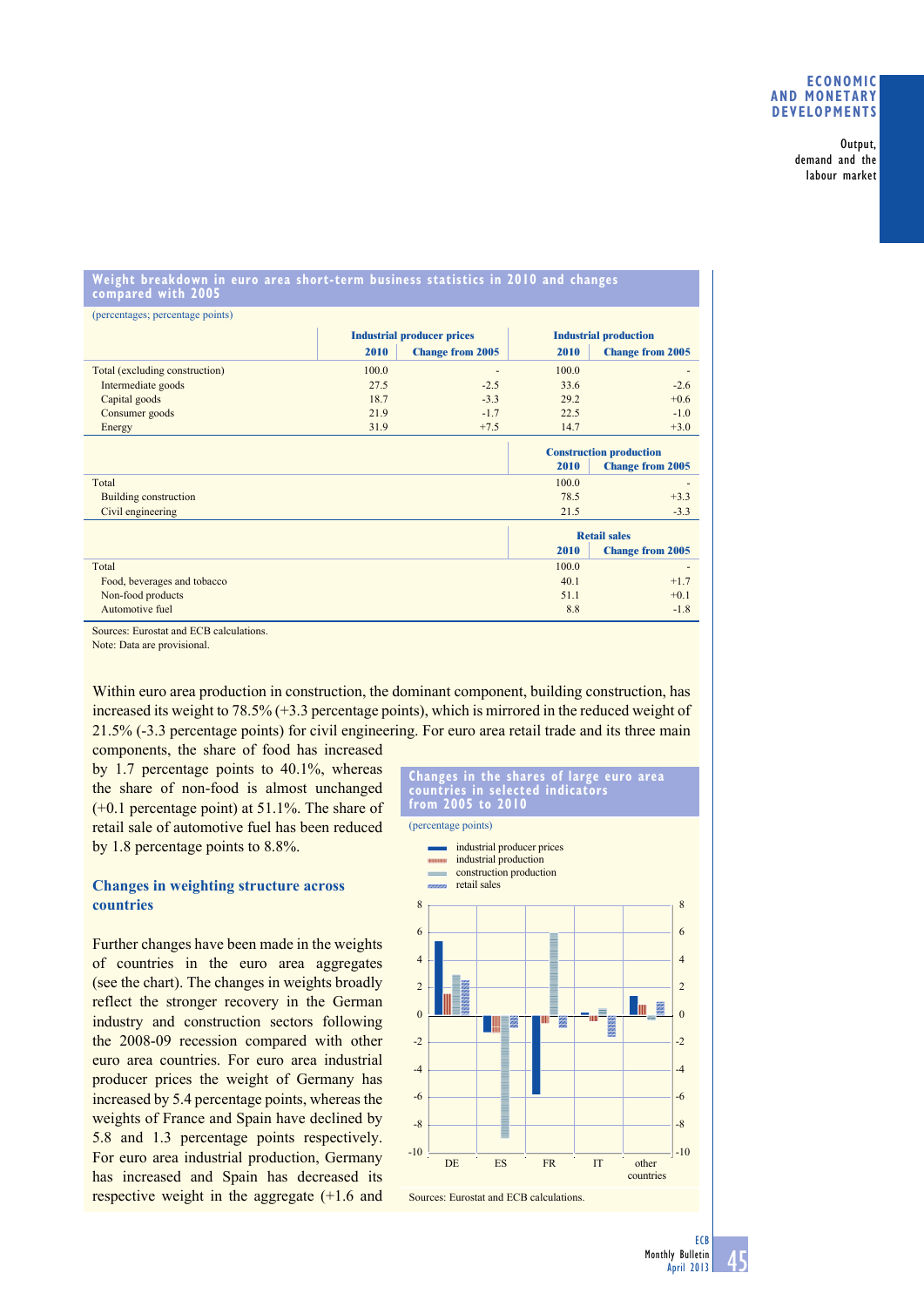-1.3 percentage points respectively). Similarly, for euro area retail sales, Germany has been given a higher weight (+2.6 percentage points), whereas Italy, Spain and France have reduced weights in 2010 (-1.6, -1.0 and -1.0 percentage points respectively).

Major changes have occurred in the construction industry. Spain's construction industry in particular has undergone a considerable downward revision of its share in the euro area total (-9.0 percentage points) reflecting the shrinking construction sector in Spain after the 2008-09 recession. Similarly, for Ireland (not shown in the chart) the country weight in euro area construction production decreased from 4.0% to 0.8% between 2005 and 2010. By contrast, the shares of, in particular, France and Germany have increased (+6.0 and +3.0 percentage points respectively). In the case of France, this reflects a relatively robust post-recession construction sector as a result, in part, of government incentive schemes.

### **Limited impact on aggregated indicators at the euro area level**

Overall, despite some significant changes in the weighting structure, the rates of change in the euro area data have been affected only marginally. For example, for euro area industrial production (excluding construction) revisions in the seasonally adjusted month-on-month growth rates lie within a range of +/- 0.3 percentage point. This outcome is partly explained by broadly similar developments between 2005 and 2010 of the industrial production indices in the group of countries that experienced larger changes in their shares in the euro area aggregate; countries showing more disparate developments in industrial production saw only minor changes in their country weights.

Eurostat implemented the new weighting structure for euro area and EU aggregates at the same time for all countries and indices, whereas some national statistical institutes chose a different timing for the updating of the weights in national indices. Therefore, some national indicators used in the euro area aggregates are still based on an older weighting structure which, when updated, could lead to further revisions later in the year. In those instances where the national time series have been migrated to the new weight reference year of 2010, the underlying data in the time series are mostly also recalculated back to 2010; historical data before 2010 are then linked. This further reduces the impact of the new weighting scheme.

## **Current drawbacks in the weighting structure of short-term business statistics**

Overall, the updated weighting scheme for short-term business statistics better reflects the structure of the euro area economy after the 2008-09 recession and therefore improves the quality and relevance of the statistical indicators. However, practices still vary regarding the use of weights for aggregations at national level, so that at the euro area level the totals and their components may not be fully consistent. Eurostat promotes a harmonised application of weights across countries.

Furthermore, with the introduction of a new weighting scheme, there is a general tendency to shorten existing time series by removing historical parts of series, often covering several years. This is unfortunate, as long and high-quality time series are crucial elements for business cycle analysis. The European Statistical System is therefore encouraged to step up efforts in the provision and maintenance of long time series.